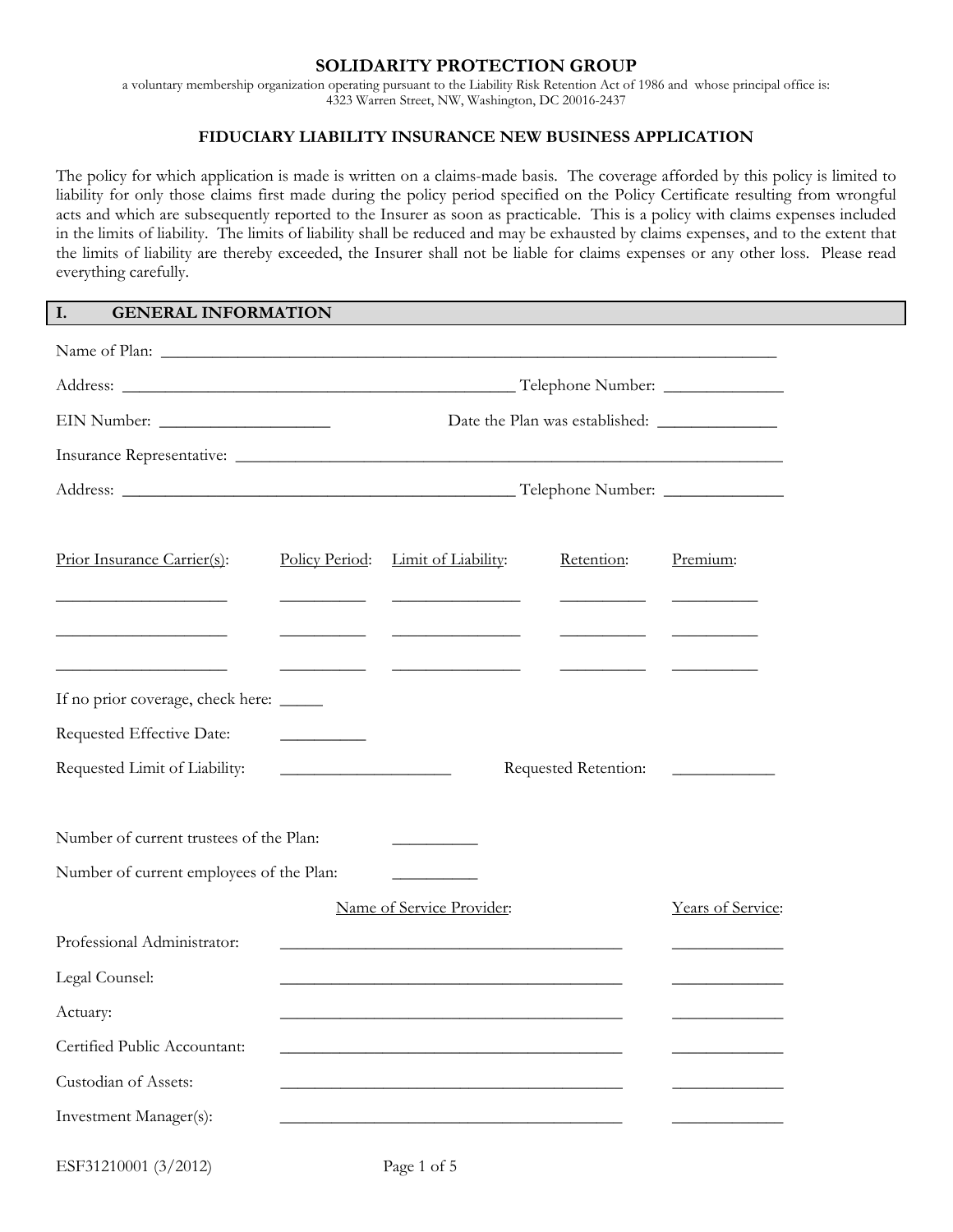# **II. UNDERWRITING QUESTIONS**

|          | A. Plan Management (if any question is answered 'No' a written attachment is required)                                                                                         |                                  |
|----------|--------------------------------------------------------------------------------------------------------------------------------------------------------------------------------|----------------------------------|
| 1.       |                                                                                                                                                                                |                                  |
| 2.       | Does the board of trustees adhere to written guidelines to periodically review<br>each service provider's performance?                                                         | $Yes$ No                         |
| 3.       | Does the board of trustees adhere to written guidelines to periodically review<br>any fees or commissions charged to or paid by the Plan?                                      | $Yes_$ No                        |
| 4.       | Do the board of trustees and investment manager(s) adhere to written guidelines? Yes___ No___                                                                                  |                                  |
| 5.       | How often is each investment manager's performance monitored?                                                                                                                  |                                  |
| 6.       | Does the board of trustees have a written procedure to collect overdue and<br>delinquent employer contributions?                                                               | $Yes$ No $\qquad$                |
|          | B. Plan Changes (if any question is answered 'Yes' a written attachment is required)                                                                                           |                                  |
| 1.       | Has the legal name of the Plan changed or is such a change being anticipated?                                                                                                  | $Yes$ No $\_\_$                  |
| 2.       | Has any other plan been merged into the Plan in the past 12 months or is such<br>a merger being anticipated in the next 12 months?                                             |                                  |
| 3.       | Has the Plan terminated or is a termination anticipated in the next 12 months?                                                                                                 | $Yes$ No $\_\_$                  |
| 4.       | Have there been any amendments to the Plan in the past 12 months that<br>resulted in a reduction in benefits, or are any such amendments anticipated in<br>the next 12 months? | $Yes$ No_______                  |
|          | C. Compliance (if any question is answered 'No' a written attachment is required)                                                                                              |                                  |
| 1.       | Does the Plan conform to the standards of eligibility, participation, vesting,<br>funding and other provisions of ERISA?                                                       | $Yes$ No $\_\_$                  |
| 2.       | Has the Plan been reviewed to assure that there are no violations of prohibited<br>transactions and party-in-interest rules?                                                   | $Yes$ No $\_\_$                  |
| 3.       | Has the Plan filed for an exemption from a prohibited transaction?                                                                                                             | Yes No                           |
| 4.       | Has the IRS withdrawn or threatened to withdraw the Plan's tax-exempt status?                                                                                                  | $Yes$ No $\_\_$                  |
| 5.       | Are there any overdue, outstanding or delinquent employer contributions?                                                                                                       | $Yes$ No $\_\_$                  |
| 6.       | Does the Plan have current coverage under an ERISA fidelity bond?                                                                                                              | $Yes$ No_______                  |
| 7.       | Has the actuary certified that the Plan is adequately funded under ERISA?<br>If No, in how many years will adequate funding be achieved?                                       | $Yes$ No_                        |
|          | D. Loss History (if any question is answered 'Yes' a written attachment is required)                                                                                           |                                  |
| 1.<br>a. | Has any trustee or employee of the Plan been:<br>accused, found guilty or held liable for a breach of trust or fiduciary duty<br>(including violations of ERISA)?              |                                  |
| b.       | accused or convicted of criminal conduct?<br>refused coverage under a fidelity bond?                                                                                           | $Yes$ No______<br>$Yes$ No______ |
| c.       |                                                                                                                                                                                |                                  |

2. Are there any current claims outstanding against the Plan or any fiduciaries? Yes\_\_\_ No\_\_\_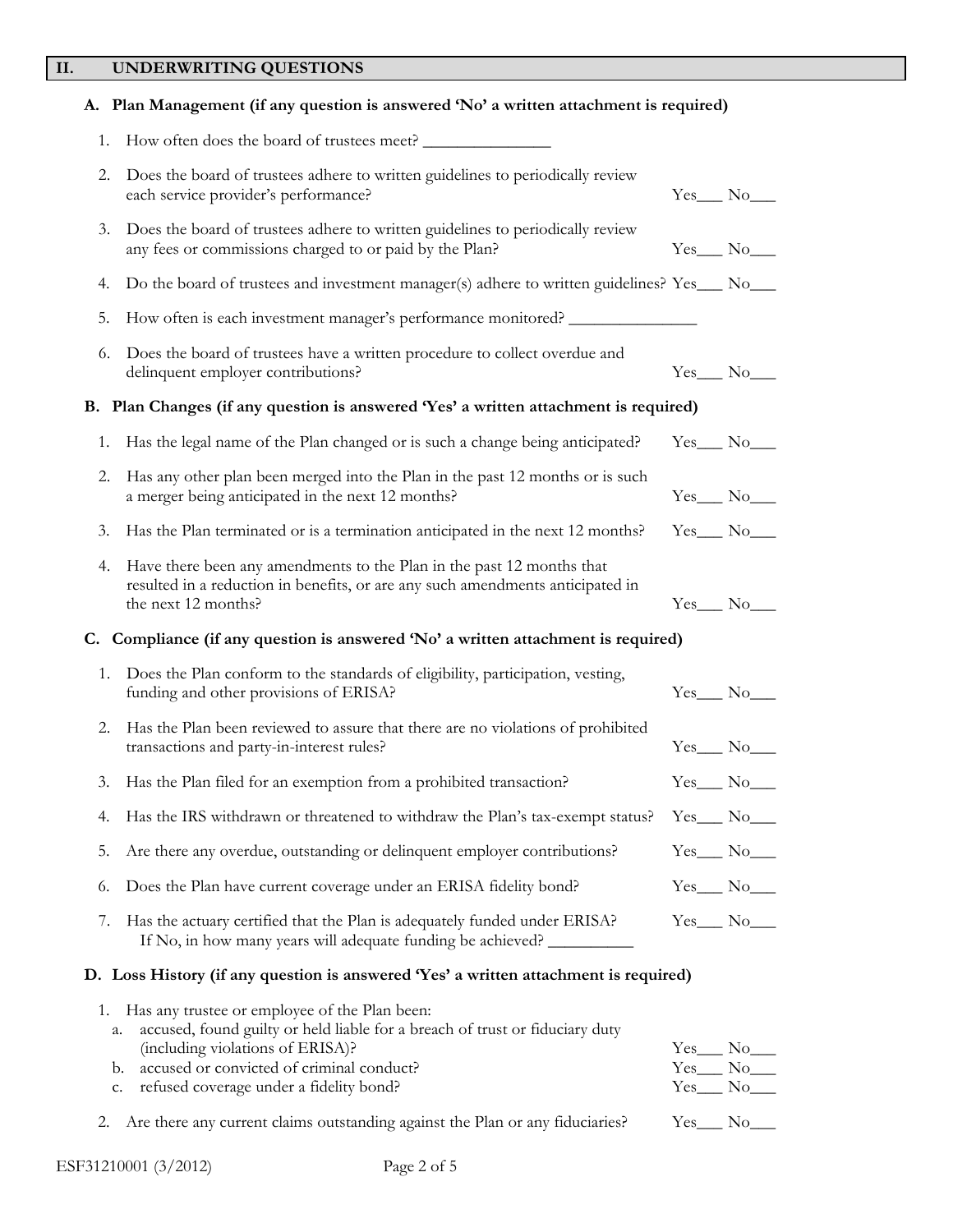|    | 3. Have any claims been made against the Plan or any fiduciaries in the past 6 years? Yes___ No___                                                                                                                                            |     |        |
|----|-----------------------------------------------------------------------------------------------------------------------------------------------------------------------------------------------------------------------------------------------|-----|--------|
| 4. | Has the Plan received any communication from or been the subject of any<br>investigation or audit by the IRS, DOL or any other regulatory agency?                                                                                             |     | Yes No |
|    | 5. Has the Plan experienced a reportable transaction to the PBGC?                                                                                                                                                                             |     | Yes No |
| 6. | Has any application for fiduciary liability coverage or fidelity bond insurance<br>been declined, canceled or non-renewed?                                                                                                                    |     | Yes No |
|    | Does the Plan, the board of trustees, current employees or any other proposed<br>fiduciary have any knowledge of or information pertaining to any facts, events<br>or circumstances which may result in a claim being made against them under |     |        |
|    | the proposed policy?                                                                                                                                                                                                                          | Yes | No     |

It is agreed that, if knowledge of any facts, events or circumstances exist, whether or not disclosed, any claim based upon or arising from them, and that any claim based upon or arising from any pending or prior proceeding, is excluded from the proposed coverage.

#### **III. REQUIRED ATTACHMENTS**

The following information must be attached for each Plan to be covered under the proposed policy:

- Names of the current trustees
- Most recent Audited Financial Statements completed by the CPA
- Most recent Form 5500s or 990s, including all schedules
- Most recent Actuarial Zone Certification and applicable Funding Improvement/Rehabilitation Plan as required by the Pension Protection Act of 2006 (only for defined benefit pension plans)
- Required attachments to underwriting questions, if any

#### **IV. SIGNATURE**

The undersigned represents, that to the best of his/her knowledge and belief the statements set forth herein are true, and he/she has not withheld any information which is reasonably likely to influence the judgment of Hudson Insurance Company in considering this application for fiduciary liability insurance. The undersigned further represents that if the information supplied on this application changes between the date of this application and the effective date of the insurance or the time when the policy is bound (whichever is later), the undersigned will immediately notify Hudson Insurance Company in writing of such changes and Hudson Insurance Company may withdraw or modify any outstanding quotations based upon such changes. The signing of this application does not bind Hudson Insurance Company to complete the insurance, but it is agreed that this application and any attachments form the basis of the contract should a policy be issued and shall be deemed attached to and form part of a policy. Hudson Insurance Company is hereby authorized to make any investigation and inquiry in connection with this application it deems necessary.

# **Signature of Trustee / Administrator:** \_\_\_\_\_\_\_\_\_\_\_\_\_\_\_\_\_\_\_\_\_\_\_\_\_\_ \_\_\_\_\_\_ **Date:** \_\_\_\_\_\_\_\_\_\_\_\_\_\_

## Name of Trustee / Administrator (please print): \_\_\_\_\_\_\_\_\_\_\_\_\_\_\_\_\_\_\_\_\_\_\_\_\_\_\_\_\_\_\_\_

This application must be completed, signed and dated in order to bind coverage. Please submit this application and all required attachments to your Insurance Representative.

Insurance Representative, please submit this application and all required attachments to:

 Euclid Specialty Managers, LLC 2701 Prosperity Avenue, Suite 220 Fairfax, VA 22031 (571) 730-4810 (phone) (571) 730-4813 (fax)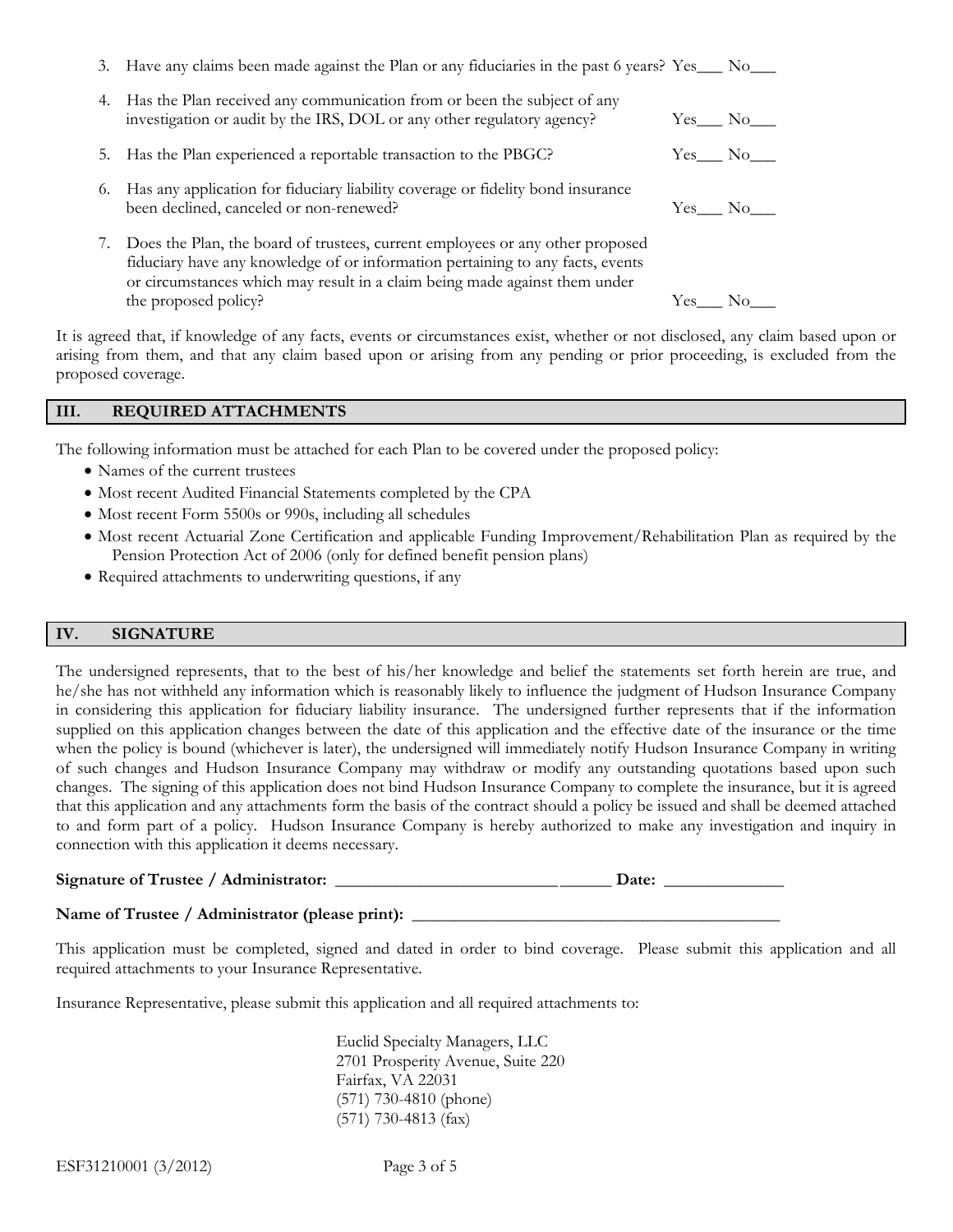## **V. FRAUD WARNINGS**

**NOTICE TO COLORADO APPLICANTS:** It is unlawful to knowingly provide false, incomplete, or misleading facts or information to an insurance company for the purpose of defrauding or attempting to defraud the company. Penalties may include imprisonment, fines, denial of insurance and civil damages. Any insurance company or agent of an insurance company who knowingly provides false, incomplete or misleading facts or information to a policyholder or claimant for the purpose of defrauding or attempting to defraud the policyholder or claimant with regard to a settlement or award payable from insurance proceeds shall be reported to the Colorado division of insurance within the department of regulatory agencies.

**NOTICE TO OHIO APPLICANTS:** Any person who, with intent to defraud or knowing that he is facilitating a fraud against an insurer, submits an application or files a claim containing a false or deceptive statement is guilty of insurance fraud.

**NOTICE TO OREGON APPLICANTS:** Any person who knowingly and with intent to injure, deceive, defraud any insurer or other person files an application or a claim containing any false, incomplete or misleading information or conceals information concerning any material fact may be guilty of insurance fraud, which is a crime and may subject such person to criminal and civil penalties.

**NOTICE TO TENNESSEE APPLICANTS:** It is a crime to knowingly provide false, incomplete or misleading information to an insurance company for the purpose of defrauding the company. Penalties include imprisonment, fines and denial of insurance benefits.

**NOTICE TO APPLICANTS IN AR, FL, KY, MN, NJ, OK, AND PA:** Any person who knowingly and with intent to defraud any insurance company or other person files an application for insurance or statement of claim containing any materially false information, or conceals for the purpose of misleading, information concerning any fact material thereto, commits a fraudulent insurance act, which is a crime, and subjects such person to criminal and civil penalties.

**NOTICE TO ALL OTHER APPLICANTS:** Any person who knowingly and with intent to injure, deceive, defraud any insurer or other person files an application or a claim containing any false, incomplete or misleading information or conceals information concerning any material fact commits insurance fraud, which is a crime and subjects such person to criminal and civil penalties.